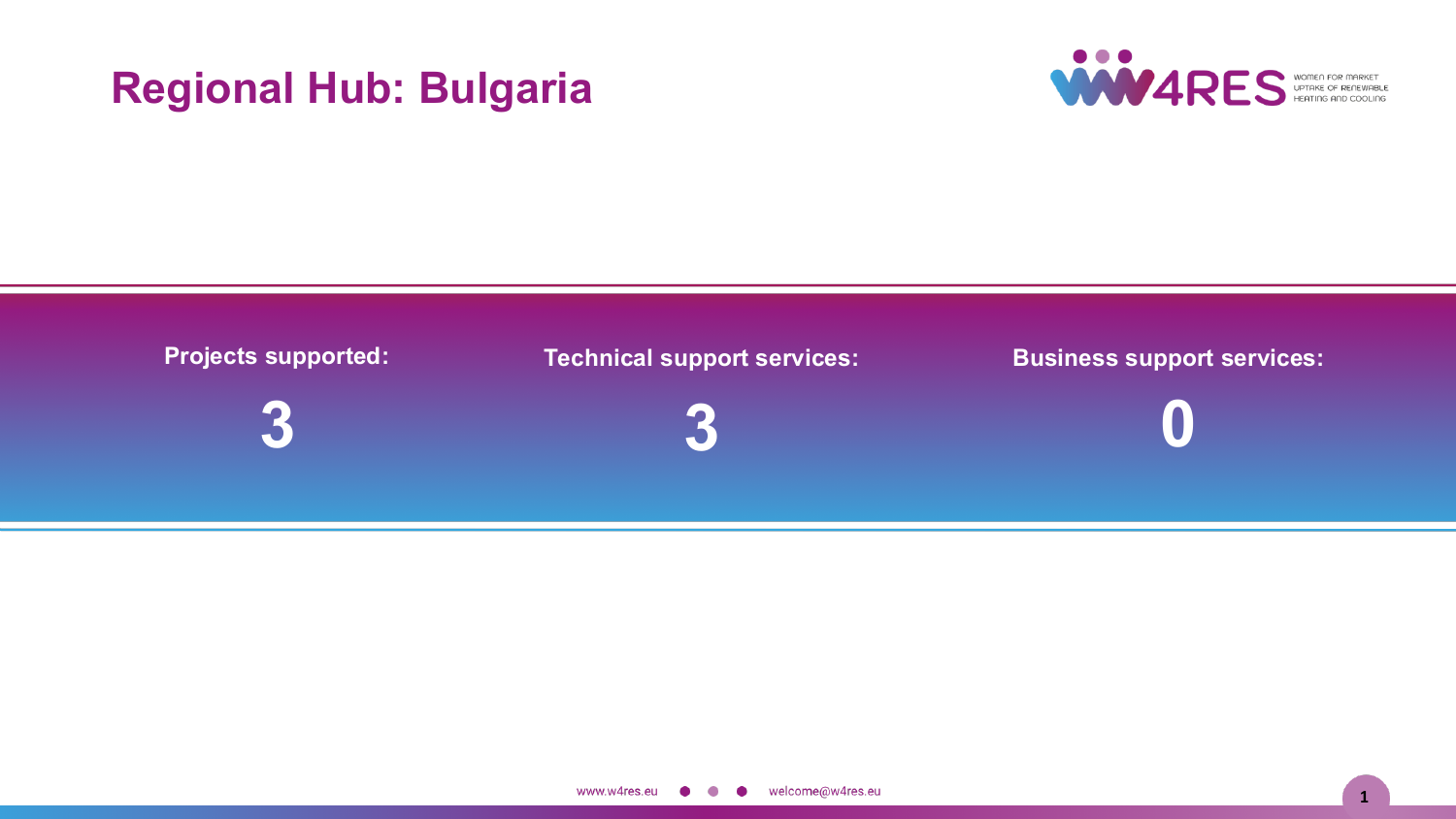

### **Project:** EN@HOMES (BG)

**Supported by:** EAP

## **Support measure:**

Technical Support

### **DESCRIPTION OF PROJECT**

The specific objective of the **EN@HOMES** project involves setting up and maintaining full support services for citizens installing and using energy-efficient RES technologies in their households.

### **DESCRIPTION OF SERVICE**

EAP is supporting EN@HOMES by assessing the financial tools which they can apply to for financing their project. EN@HOMES is also being provided with networking support at the local and hub levels. Lastly, EAP is also working to cross-check the needs of EN@HOMES with other hubs and trans-project coordination and knowledge sharing.



**FOR MORE INFORMATION**

**Regional Hub:** [Bulgarian](https://w4resobservatory.eu/regional-hubs/hub-belgium/) Hub

**Support Provider Contacts:** Angelina Tomova, [EAP](http://www.eap-save.eu/) – [angelina.tomova@eap-save.eu](mailto:angelina.tomova@eap-save.eu)

Ina Karova, [EAP](https://www.eap-save.eu/) - [ina.karova@eap-save.eu](mailto:ina.karova@eap-save.eu)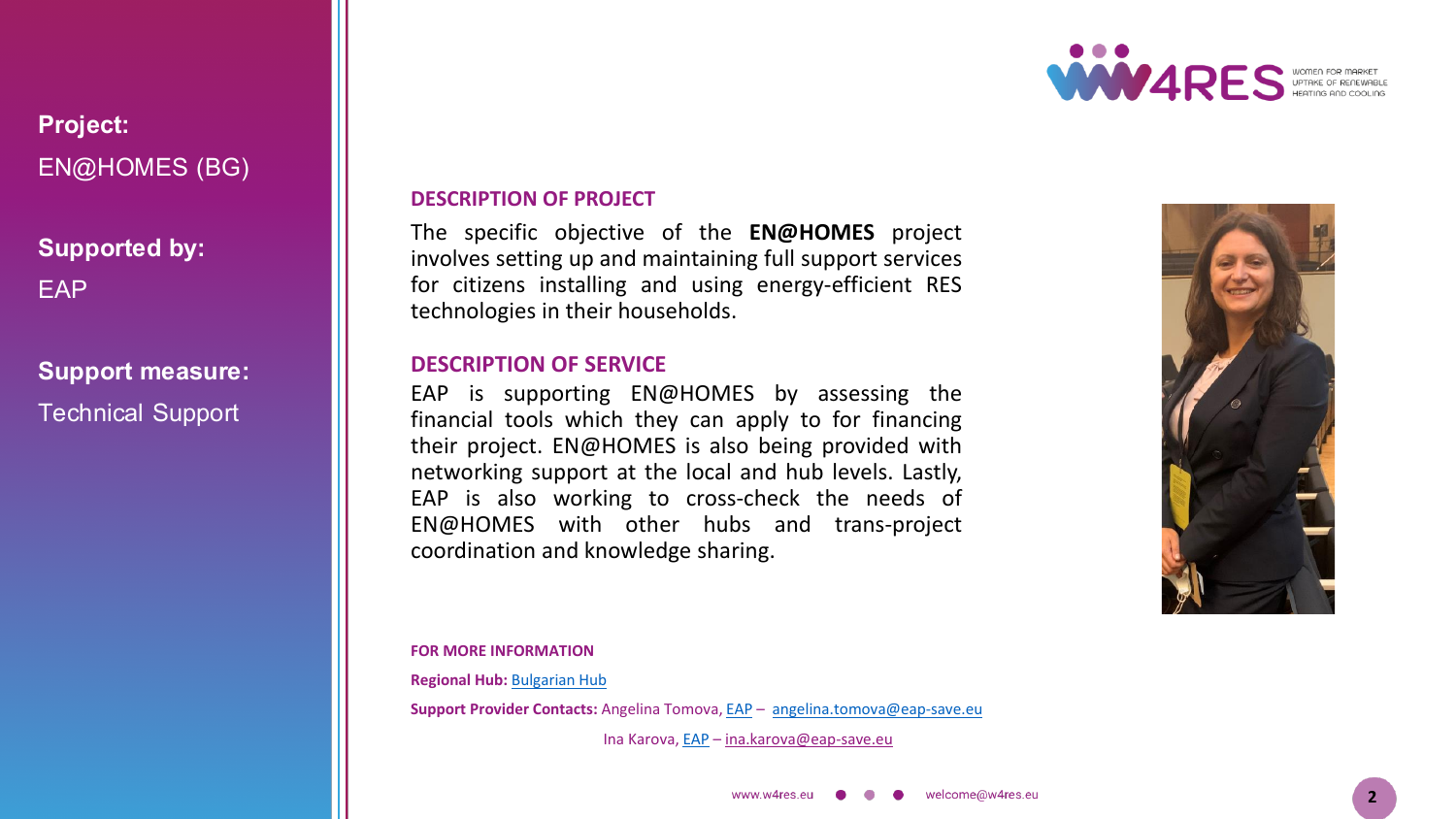

### **Project:** AST-SMART (GR)

# **Supported by:** EAP

### **Support measure:** Technical Support

### **DESCRIPTION OF PROJECT**

**AST-SMART** is a project which aims to develop a software tool which will assess the needs of a city in terms of energy performance, and will suggest solutions such us PV, geothermal, etc. which are feasible for a specific area. Solutions are specially focused on RH and are suggested with the aim of enhancing the energy performance of buildings.

#### **DESCRIPTION OF SERVICE**

EAP is supporting AST-SMART with market research on possible competitive tools, and with assessing possible financing options.

**FOR MORE INFORMATION**

**Regional Hub:** [Greek](https://w4resobservatory.eu/regional-hubs/hub-belgium/) Hub

**Support Provider Contact:** Angelina Tomova, [EAP](http://www.eap-save.eu/) – [angelina.tomova@eap-save.eu](mailto:angelina.tomova@eap-save.eu)

Ina Karova, [EAP](https://www.eap-save.eu/) - [ina.karova@eap-save.eu](mailto:ina.karova@eap-save.eu)